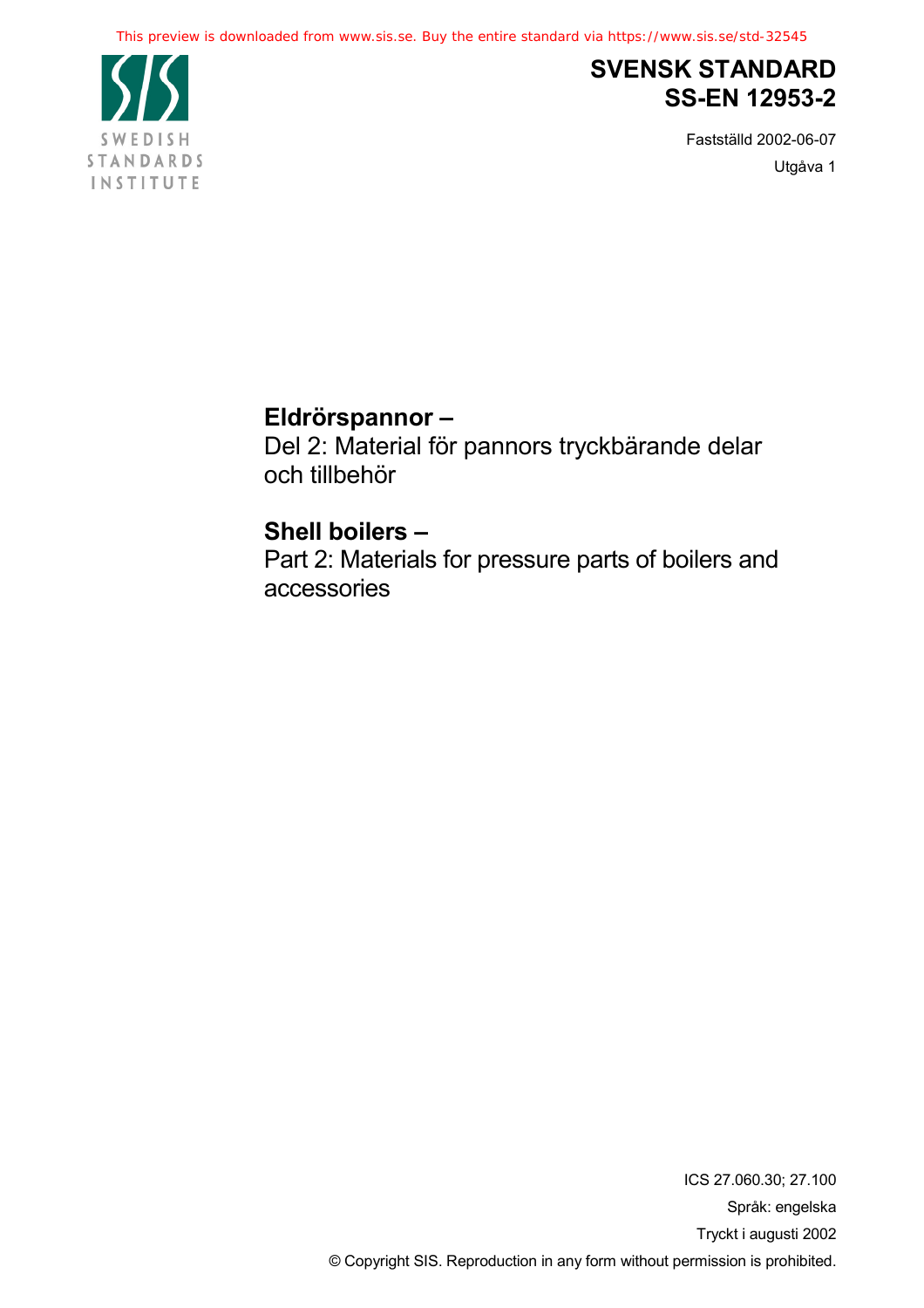Europastandarden EN 12953-2:2002 gäller som svensk standard. Detta dokument innehåller den officiella engelska versionen av EN 12953-2:2002.

The European Standard EN 12953-2:2002 has the status of a Swedish Standard. This document contains the official English version of EN 12953-2:2002.

Dokumentet består av 12 sidor.

Upplysningar om **sakinnehållet** i standarden lämnas av SIS, Swedish Standards Institute, tel 08 - 555 520 00.

Standarder kan beställas hos SIS Förlag AB som även lämnar **allmänna upplysningar** om svensk och utländsk standard. *Postadress*: SIS Förlag AB, 118 80 STOCKHOLM *Telefon*: 08 - 555 523 10. *Telefax*: 08 - 555 523 11 *E-post*: sis.sales@sis.se. *Internet*: www.sisforlag.se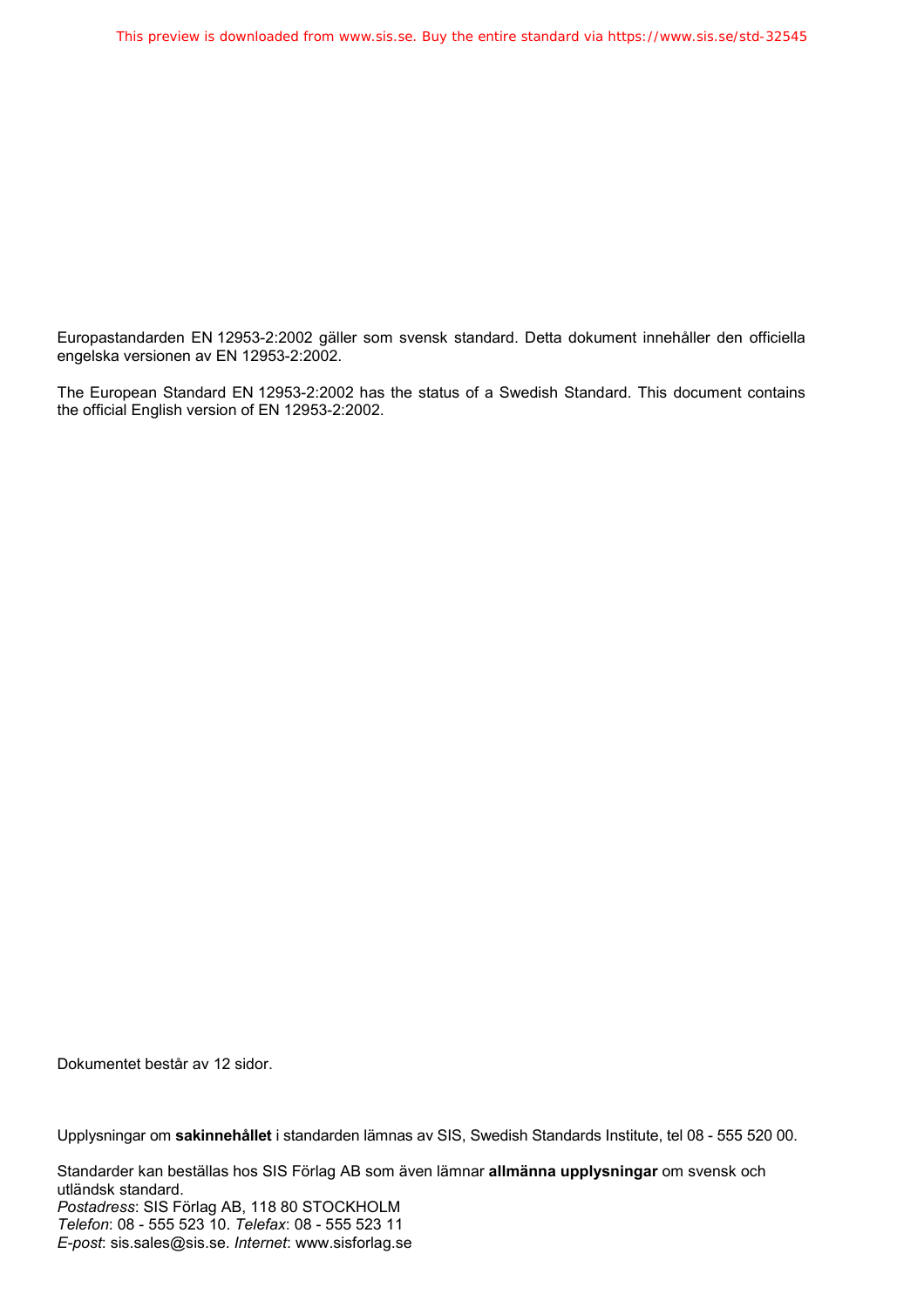# EUROPEAN STANDARD NORME EUROPÉENNE EUROPÄISCHE NORM

## **EN 12953-2**

May 2002

ICS 27.060.30; 27.100

English version

## Shell boilers - Part 2: Materials for pressure parts of boilers and accessories

Chaudières à tubes de fumée - Partie 2: Matériaux des parties sous pression des chaudières et des accessoires Großwasserraumkessel - Teil 2: Werkstoffe für drucktragende Kesselteile und Zubehör

This European Standard was approved by CEN on 14 March 2002.

CEN members are bound to comply with the CEN/CENELEC Internal Regulations which stipulate the conditions for giving this European Standard the status of a national standard without any alteration. Up-to-date lists and bibliographical references concerning such national standards may be obtained on application to the Management Centre or to any CEN member.

This European Standard exists in three official versions (English, French, German). A version in any other language made by translation under the responsibility of a CEN member into its own language and notified to the Management Centre has the same status as the official versions.

CEN members are the national standards bodies of Austria, Belgium, Czech Republic, Denmark, Finland, France, Germany, Greece, Iceland, Ireland, Italy, Luxembourg, Malta, Netherlands, Norway, Portugal, Spain, Sweden, Switzerland and United Kingdom.



EUROPEAN COMMITTEE FOR STANDARDIZATION COMITÉ EUROPÉEN DE NORMALISATION EUROPÄISCHES KOMITEE FÜR NORMUNG

**Management Centre: rue de Stassart, 36 B-1050 Brussels**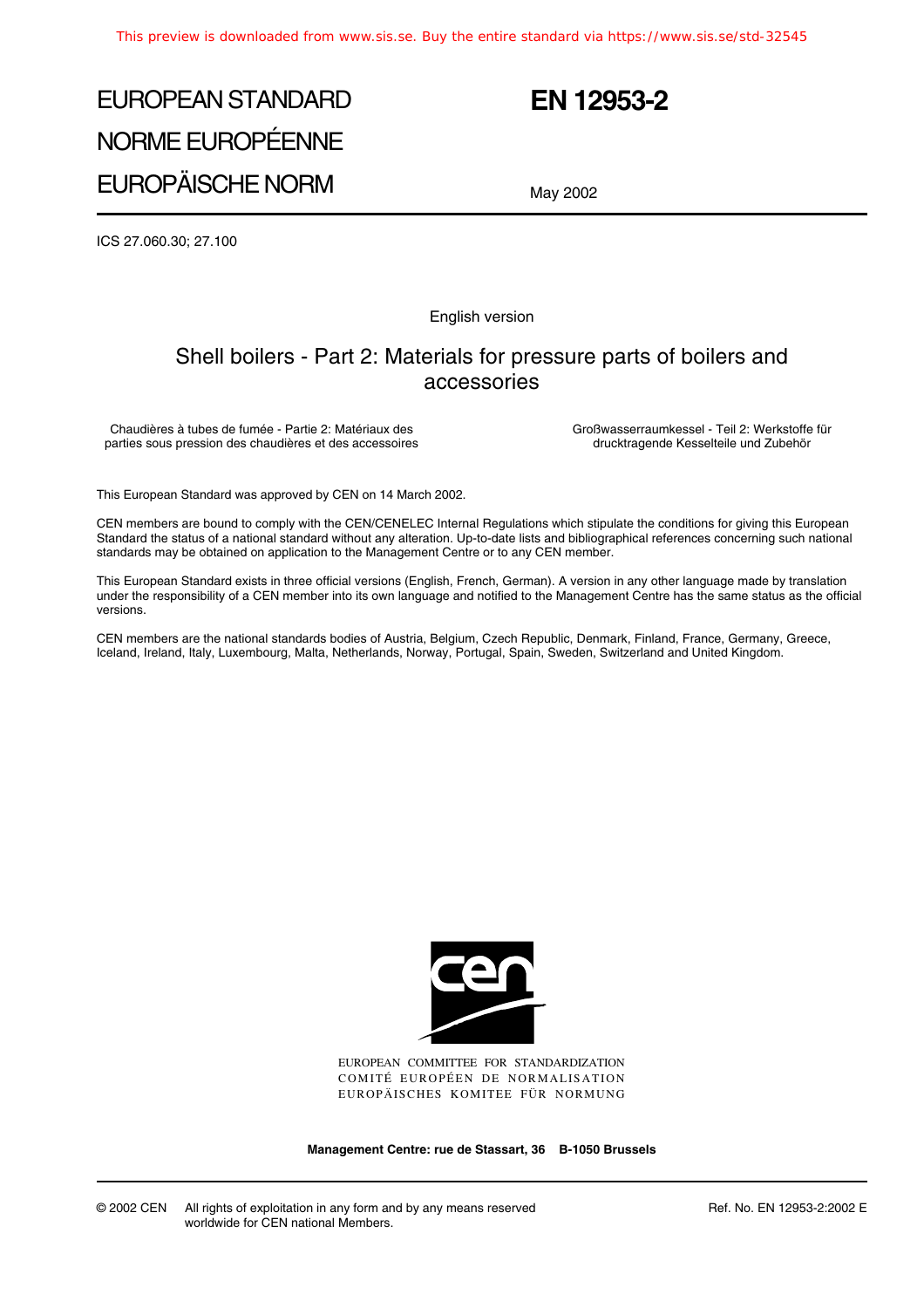## **Contents**

|                                                                                                                                               |                                                                                                                 | page                                                                                             |  |
|-----------------------------------------------------------------------------------------------------------------------------------------------|-----------------------------------------------------------------------------------------------------------------|--------------------------------------------------------------------------------------------------|--|
| 3<br>Foreword                                                                                                                                 |                                                                                                                 |                                                                                                  |  |
| 1                                                                                                                                             |                                                                                                                 | $\overline{4}$                                                                                   |  |
| $\mathbf{2}$                                                                                                                                  | <b>Normative references</b>                                                                                     | 4                                                                                                |  |
| 3<br>31<br>3.2 <sub>2</sub>                                                                                                                   | General requirements (and the contract of the contract of the contract of the contract of the contract of the c | 5<br>5<br>5                                                                                      |  |
| 4<br>4.1<br>4.2<br>4.3<br>4.4<br>4.5                                                                                                          | Flat products, tubes and forgings                                                                               | $\overline{7}$<br>$\overline{7}$<br>$\overline{7}$<br>$\overline{7}$<br>$\overline{7}$<br>8<br>8 |  |
| 5                                                                                                                                             |                                                                                                                 | 8                                                                                                |  |
| 6                                                                                                                                             |                                                                                                                 | 8                                                                                                |  |
| Annex ZA (informative) Clauses of this European Standard addressing<br>essential safety requirements or other provisions of the Pressure<br>9 |                                                                                                                 |                                                                                                  |  |
| 10                                                                                                                                            |                                                                                                                 |                                                                                                  |  |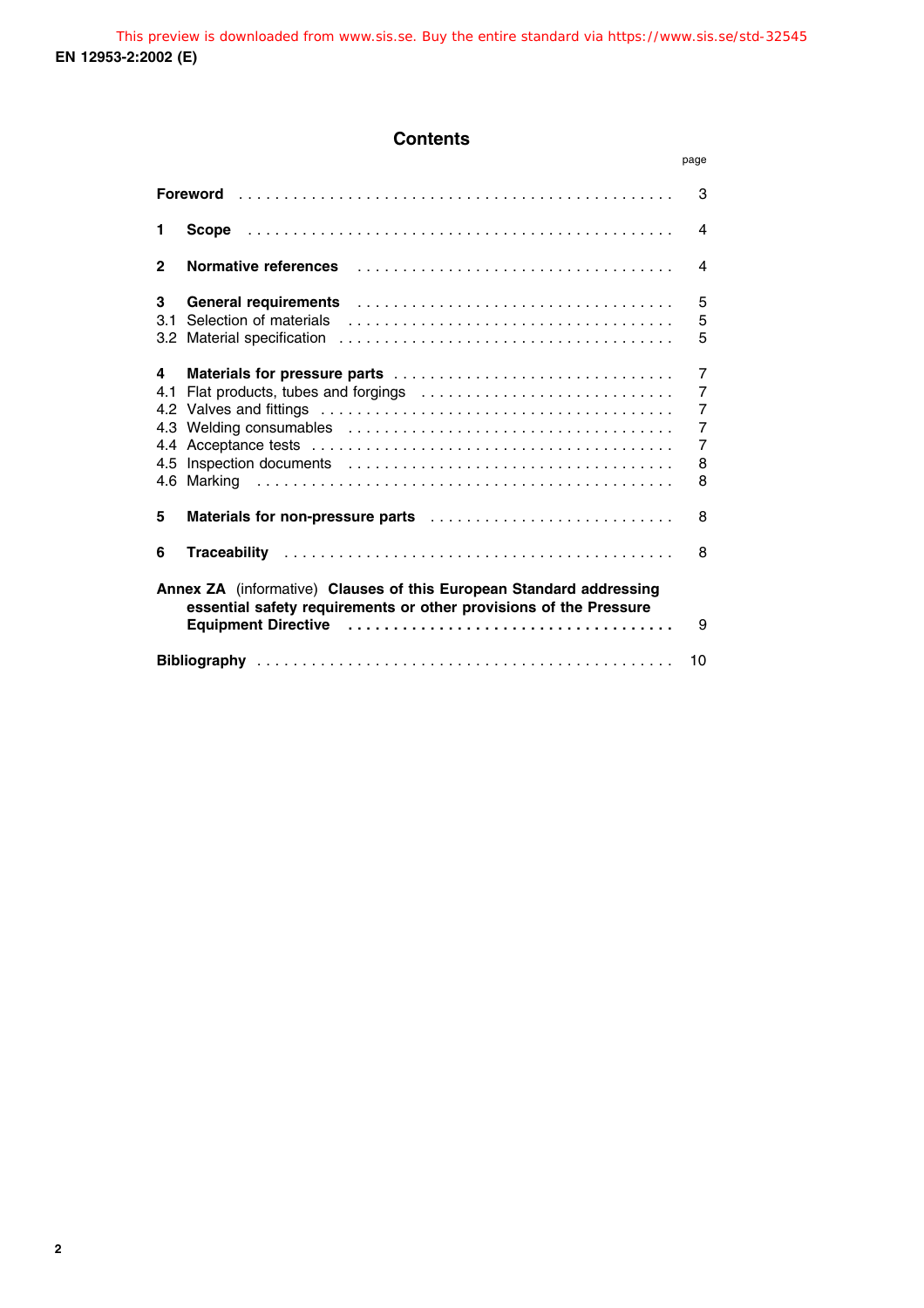### **Foreword**

This document EN 12953-2:2002 has been prepared by Technical Committee CEN/TC 269 "Shell and water-tube boilers", the secretariat of which is held by DIN.

This European Standard shall be given the status of a national standard, either by publication of an identical text or by endorsement, at the latest by November 2002, and conflicting national standards shall be withdrawn at the latest by November 2002.

This document has been prepared under a mandate given to CEN by the European Commission and the European Free Trade Association and supports essential requirements of the Pressure Equipment Directive (PED) [1].

For the relationship with the Pressure Equipment Directive, see annex ZA, which is an integral part of this document.

The European Standard EN 12953 concerning shell boilers consists of the following parts:

- Part 1: General.
- -Part 2: Materials for pressure parts of boilers and accessories.
- Part 3: Design and calculation for pressure parts.
	- Part 4: Workmanship and construction of pressure parts of the boiler.
- Part 5: Inspection during construction, documentation and marking of pressure parts of the boiler.
- -Part 6: Requirements for equipment for the boiler.
- Part 7: Requirements for firing systems for liquid and gaseous fuels for the boiler.
- Part 8: Requirements for safeguards against excessive pressure.
- Part 9: Requirements for limiting devices of the boiler and accessories.
- Part 10: Requirements for boiler feedwater and boiler water quality.
- Part 11: Acceptance tests.
- Part 12: Requirements for firing systems for solid fuels for the boiler.
- Part 13: Operating instructions.

CR 12953-14, Shell boilers - Guideline for the involvement of an inspection body independent of the manufacturer.

Although these parts may be obtained separately, it should be recognised that the parts are inter-dependent. As such, the design and manufacture of shell boilers requires the application of more than one part in order for the requirements of the European Standard to be satisfactorily fulfilled.

According to the CEN/CENELEC Internal Regulations, the national standards organizations of the following countries are bound to implement this European Standard: Austria, Belgium, Czech Republic, Denmark, Finland, France, Germany, Greece, Iceland, Ireland, Italy, Luxembourg, Malta, Netherlands, Norway, Portugal, Spain, Sweden, Switzerland and the United Kingdom.